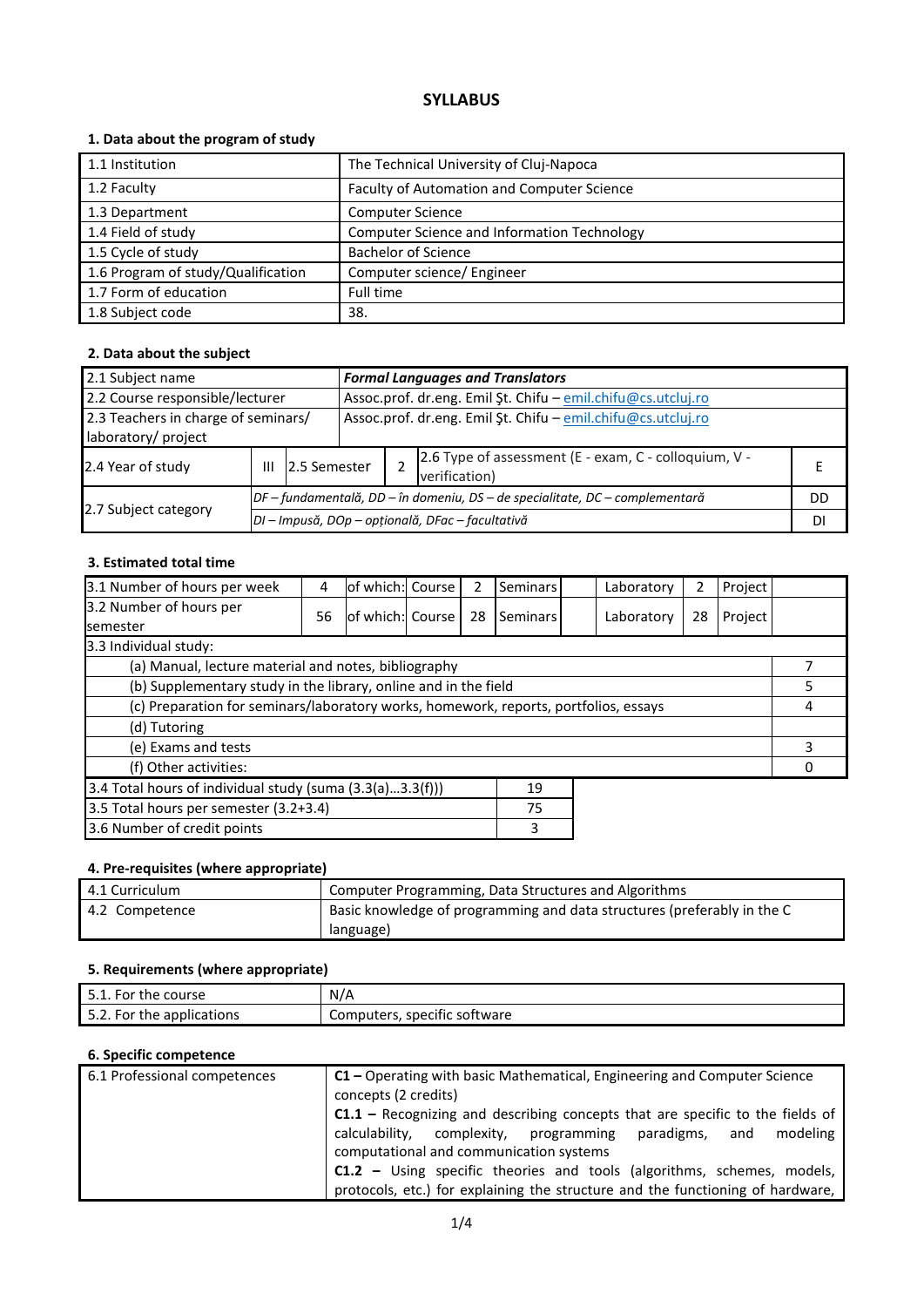|                       | software and communication systems                                                                           |
|-----------------------|--------------------------------------------------------------------------------------------------------------|
|                       | $C1.3$ – Building models for various components of computing systems                                         |
|                       | <b>C1.4</b> – Formal evaluation of the functional and non-functional characteristics of<br>computing systems |
|                       | $C1.5$ – Providing a theoretical background for the characteristics of the                                   |
|                       | designed systems                                                                                             |
|                       | C3 – Problems solving using specific Computer Science and Computer                                           |
|                       | Engineering tools (2 credits)                                                                                |
|                       | $C3.1$ – Identifying classes of problems and solving methods that are specific to                            |
|                       | computing systems                                                                                            |
|                       | <b>C3.2</b> – Using interdisciplinary knowledge, solution patterns and tools, making                         |
|                       | experiments and interpreting their results                                                                   |
|                       | C3.3 - Applying solution patterns using specific engineering tools and mehods                                |
|                       | <b>C3.4</b> – Comparatively and experimentaly evaluation of the alternative solutions                        |
|                       | for performance optimization                                                                                 |
|                       | <b>C3.5</b> – Developing and implementing informatic solutions for concrete                                  |
|                       | problems                                                                                                     |
| 6.2 Cross competences | N/A                                                                                                          |

# **7. Discipline objective (as results from the** *key competences gained***)**

| 7.1 General objective   | To know the phases, components, and algorithms used by typical language<br>$\qquad \qquad \blacksquare$<br>translators.                                                                                |
|-------------------------|--------------------------------------------------------------------------------------------------------------------------------------------------------------------------------------------------------|
|                         | To provide a formal basis for the development of concepts relating to<br>lexical and syntactic processors in translators.                                                                              |
| 7.2 Specific objectives | To know the underlying formal models such as finite state automata and<br>push-down automata, and to understand their connection to language<br>definition through regular expressions and grammars.   |
|                         | To understand the relationships between formal descriptions of the<br>automata in the formal language theory and their practical<br>implementations as lexical and syntactic analyzers in translators. |
|                         | To know the classes of languages for which a deterministic parser can be<br>$\overline{\phantom{a}}$<br>implemented.                                                                                   |
|                         | To describe the syntax of languages to be implemented by using grammars<br>$\overline{\phantom{a}}$<br>and regular expressions.                                                                        |
|                         | To design, develop and test a software project, by utilizing specialized<br>software tools (parser generators), in order to arrive at a translator for an<br>artificial language.                      |
|                         | To master and control the phenomena of ambiguity and nondeterminism<br>(conflicts) which occur when using parser generators and lexical analyzer<br>generators.                                        |

### **8. Contents**

| 8.1 Lectures                                                                     | <b>Hours</b>   | Teaching methods                               | <b>Notes</b> |
|----------------------------------------------------------------------------------|----------------|------------------------------------------------|--------------|
| Descriptive tools: strings and rewriting systems, grammars.                      | 2              | - The main ideas with                          |              |
| Descriptive tools: derivations and parse trees.                                  | 2              | multimedia tehniques                           |              |
| Regular grammars and finite automata: finite automata.                           | 2              | - Details and examples                         |              |
| Regular grammars and finite automata: state diagrams and regular<br>expressions. | 2              | at the blackboard, in<br>linteraction with the |              |
| Context-free grammars and pushdown automata: pushdown<br>automata.               | 2              | students<br>- There are<br>consultation hours  |              |
| Top-down analysis and $LL(k)$ grammars: $LL(k)$ grammars                         | $\mathcal{P}$  | - Students are invited                         |              |
| Top-down analysis and $LL(k)$ grammars: the $LL(k)$ algorithm                    | $\mathfrak{p}$ | to collaborate in                              |              |
| Top-down analysis and LL(k) grammars: elimination of left                        | $\overline{2}$ | research projects                              |              |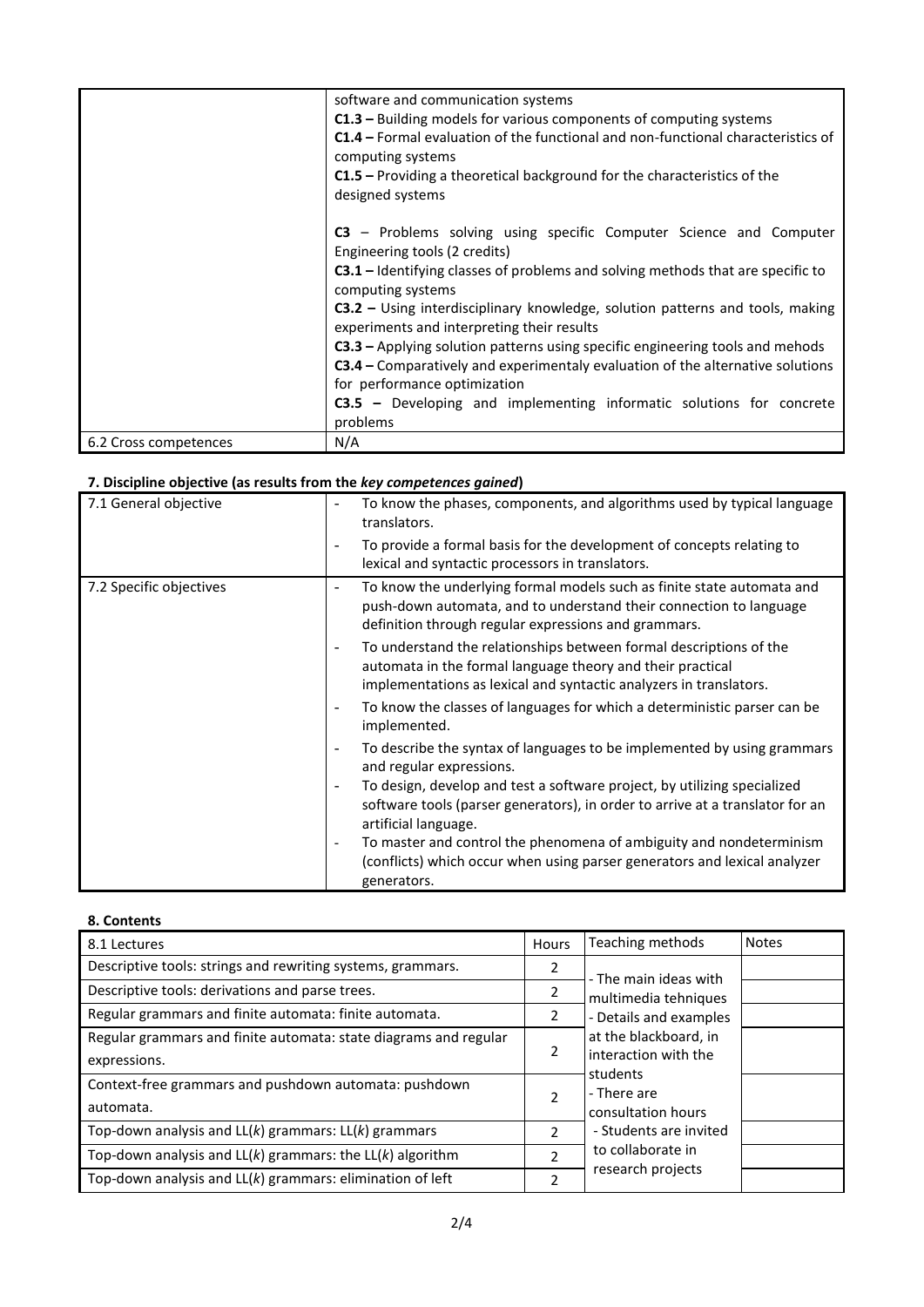| recursion, left factoring.                                                                                                  |                |                                       |              |
|-----------------------------------------------------------------------------------------------------------------------------|----------------|---------------------------------------|--------------|
| LL parsers: strong $LL(k)$ grammars, the $LL(1)$ parsing algorithm.                                                         | $\overline{2}$ |                                       |              |
| LL parsers: the LL(1) parsing algorithm, computation of FIRST and                                                           | 2              |                                       |              |
| FOLLOW sets.                                                                                                                |                |                                       |              |
| Bottom-up analysis and $LR(k)$ grammars: situations and closure of a                                                        |                |                                       |              |
| nonterminal, the $LR(k)$ algorithm.                                                                                         | $\overline{2}$ |                                       |              |
| Bottom-up analysis and $LR(k)$ grammars: the $LR(k)$ algorithm.                                                             | $\overline{2}$ |                                       |              |
| LR parsers: the LR(0) parsing algorithm.                                                                                    | $\overline{2}$ |                                       |              |
| LR parsers: LR(0) states.                                                                                                   | 2              |                                       |              |
| Bibliography                                                                                                                |                |                                       |              |
| W.M. Waite and G. Goos, Compiler Construction, Springer-Verlag, 1984.<br>1.                                                 |                |                                       |              |
| I.A. Leția and E.Șt. Chifu, Limbaje formale și translatoare, Ed. Casa cărții de știință, 1998.<br>2.                        |                |                                       |              |
| A.V. Aho, R. Sethi, and J.D. Ullman, Compilers: Principles, Techniques and Tools, Addison-Wesley, 1986.<br>3.               |                |                                       |              |
| 8.2 Applications - Seminars/Laboratory/Project                                                                              | Hours          | Teaching methods                      | <b>Notes</b> |
| Lexical analyzer for C.                                                                                                     | $\overline{2}$ |                                       |              |
| The generator of lexical analyzers Lex: Lex source, Lex regular                                                             | 2              |                                       |              |
| expressions, Lex actions, ambiguous rules, Lex source definitions.                                                          |                |                                       |              |
| Lex generator: left context sensitivity, examples.                                                                          | $\overline{2}$ |                                       |              |
| The bottom-up parser generator Yacc: basic specifications, Yacc<br>syntax, actions, lexical analysis, how the parser works. | 2              |                                       |              |
| Yacc generator: ambiguity and conflicts, precedence and                                                                     |                |                                       |              |
| associativity, error handling, the Yacc environment, hints for                                                              | 2              |                                       |              |
| preparing specifications.                                                                                                   |                | Brief presentation at                 |              |
| Yacc generator: support for arbitrary value types, examples                                                                 |                | the blackboard,                       |              |
| (expression evaluator).                                                                                                     | 2              | implementing and                      |              |
| Yacc/ Lex applications: interpreter for a language operating on lists.                                                      | $\overline{2}$ | testing homeworks<br>on the computer, |              |
| Yacc/ Lex applications: interpreter for a language operating on                                                             | 2              | individual assignment                 |              |
| binary trees.                                                                                                               |                | on the computer.                      |              |
| Yacc/Lex applications::interpreter for a language operating on                                                              | 2              |                                       |              |
| matrices.                                                                                                                   |                |                                       |              |
| Yacc/ Lex applications: code generator for an imperative language.                                                          | 2              |                                       |              |
| Yacc/ Lex test                                                                                                              | 2              |                                       |              |
| Building recursive-descent (RD) parsers: expression parser.                                                                 | 2              |                                       |              |
| RD parsers: parser for a language operating on binary trees.                                                                | 2              |                                       |              |
| RD parsers: parser for a language operating on lists.                                                                       | 2              |                                       |              |
| Bibliography                                                                                                                |                |                                       |              |
| The Lay 8 Vess Dags, letter University samples and Usy years                                                                |                |                                       |              |

1. The Lex & Yacc Page, http://www.combo.org/lex\_yacc\_page/

2. I.A. Leţia, D. Marcu, B. Ungureanu, Procesoare de limbaje. Îndrumător de laborator, Universitatea Tehnică din Cluj-Napoca, 1995.

*\* Se vor preciza, după caz: tematica seminariilor, lucrările de laborator, tematica și etapele proiectului.*

# **9. Bridging course contents with the expectations of the representatives of the community, professional associations and employers in the field**

It is a specialty course in Computer Science, its syllabus being both classical and modern. It teaches the students with the basic principles in the design of interpreters and translators for artificial languages. The syllabus of the course has been discussed with other important universities and companies from Romania, Europe, and USA. This syllabus has been evaluated by Romanian governmental agencies (CNEAA and ARACIS).

#### **10. Evaluation**

| Activity type | Assessment criteria      | Assessment methods | Weight in the<br>final grade |
|---------------|--------------------------|--------------------|------------------------------|
| Course        | - Problem-solving skills | Written exam       | 55%                          |